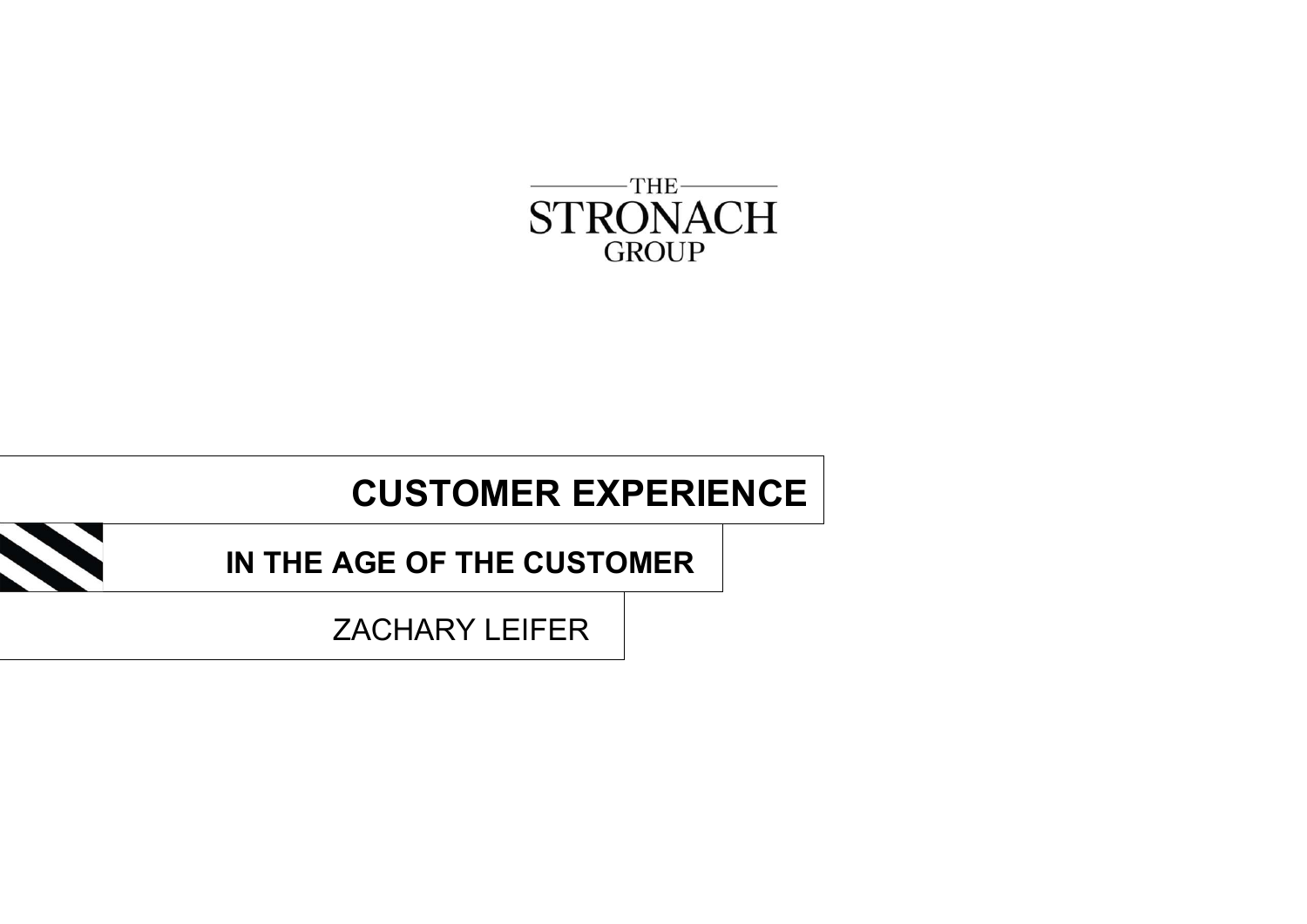# HELLO



### Zachary Leifer

Zachary Leifer<br>• Chief Marketing Officer at 1/ST Technology, SVP Acquisition & Retention at The Stronach Group<br>Experience:<br>• Vice Precident Compaste Information Technology at Lee Voges Sands Compastion Fachary Leifer<br>• Chief Marketing Officer at 1/ST Technology, SVP Acquisition & Retention at The Stronach Group<br>• Vice President Corporate Information Technology at Las Vegas Sands Corporation<br>• Vice President Digital Marke Experience:<br>• Chief Marketing Officer at 1/ST Technology, SVP Acquisition & Retention at The Stronach Group<br>• Vice President Corporate Information Technology at Las Vegas Sands Corporation<br>• Online poker and gaming<br>• Marke Exachary Leifer<br>• Chief Marketing Officer at 1/ST Technology, SVP Acquisition<br>• Vice President Corporate Information Technology at Las Veg<br>• Vice President Digital Marketing & Ecommerce at Las Vegas<br>• Online poker and gami Experience:<br>
• Chief Marketing Officer at 1/ST Technology, SVP Acquisition<br>
• Vice President Corporate Information Technology at Las Vegas<br>
• Vice President Digital Marketing & Ecommerce at Las Vegas<br>
• Chine poker and gam Exachary Leifer<br>• Chief Marketing Officer at 1/ST Technology, SVP Acquisition<br>• Vice President Corporate Information Technology at Las Veg<br>• Vice President Digital Marketing & Ecommerce at Las Vegas<br>• Online poker and gam

#### Experience:

- 
- 
- 
- 
-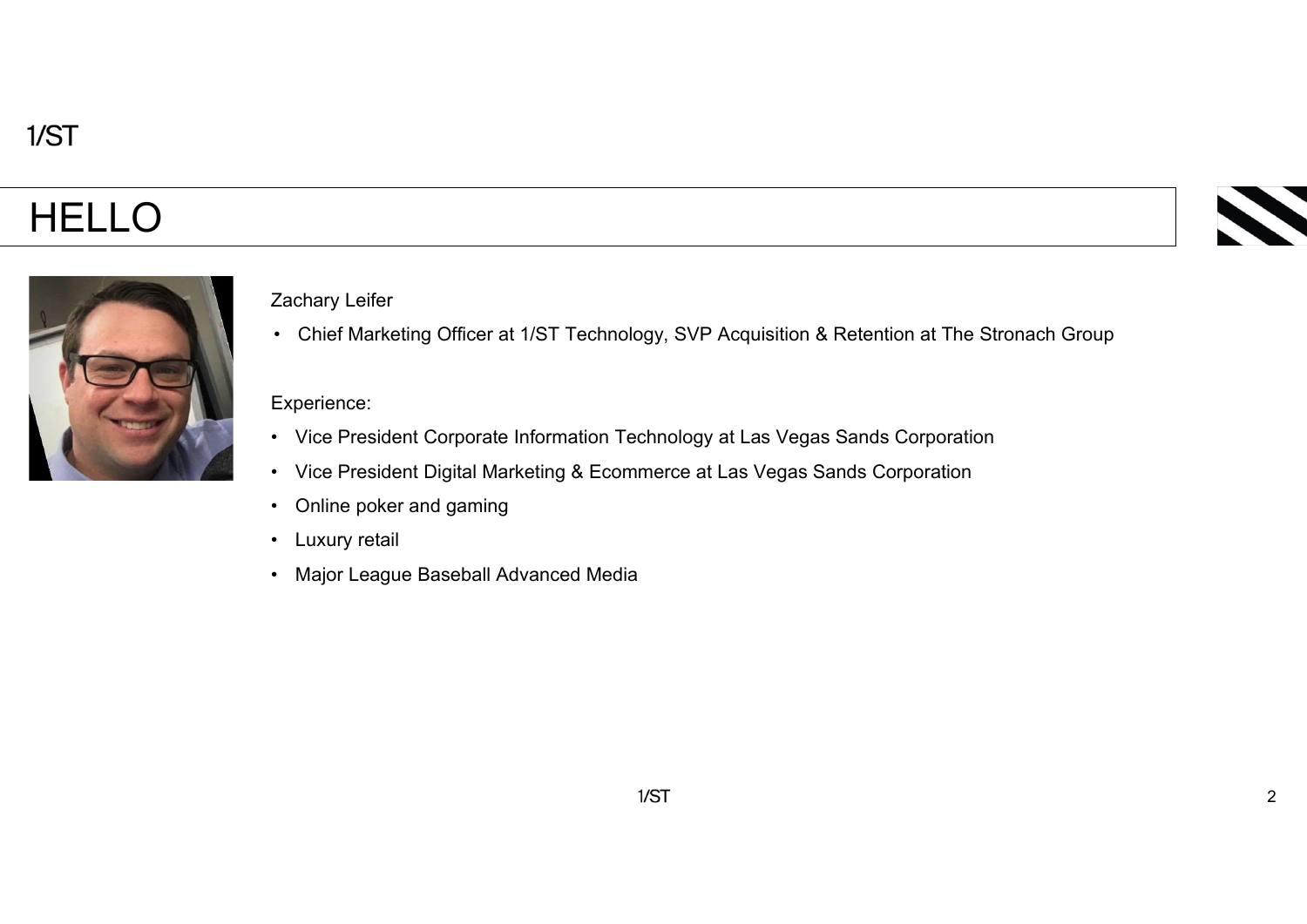## THE AGE OF THE CUSTOMER



In the age of the customer, businesses that are dominating their respective markets are customer experience obsessed.

 $1/ST$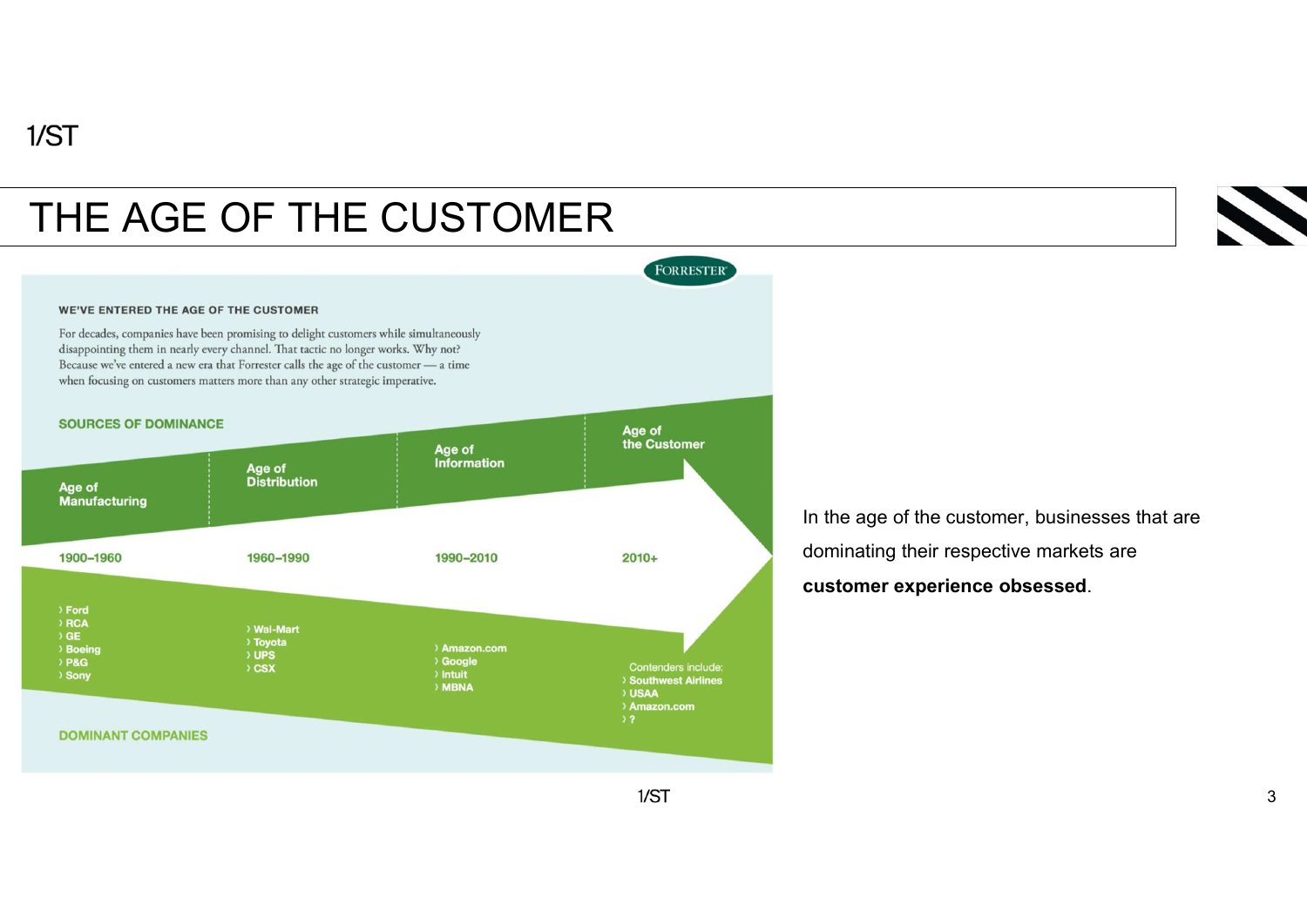# INVESTING IN CUSTOMER EXPERIENCE (CX)





**CX** leaders grow revenue faster than CX laggards.

Today, customer experience innovation requires an investment in technology and DIGITAL

TRANSFORMATION.

Source: June 21, 2016, "Customer Experience Drives Revenue Growth, 2016" Forrester report

forrester.com/cxindex

**FORRESTER**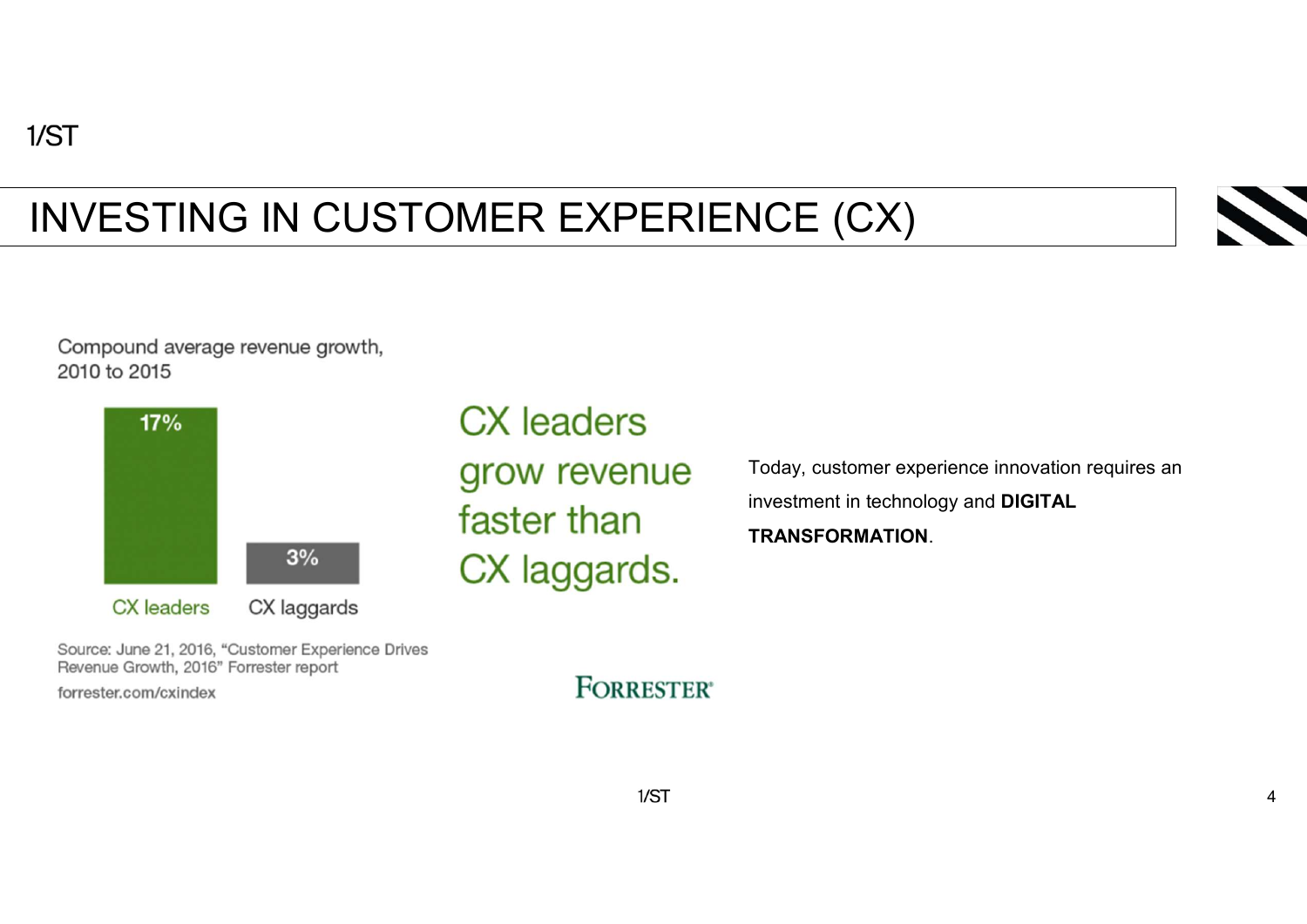# WHAT IS DIGITAL TRANSFORMATION

Digital Transformation opens new paths to growth by leveraging digital technologies, trends, operating structures, and business models.

But it's not just about technology, it's about developing superior, on-demand customer experiences.